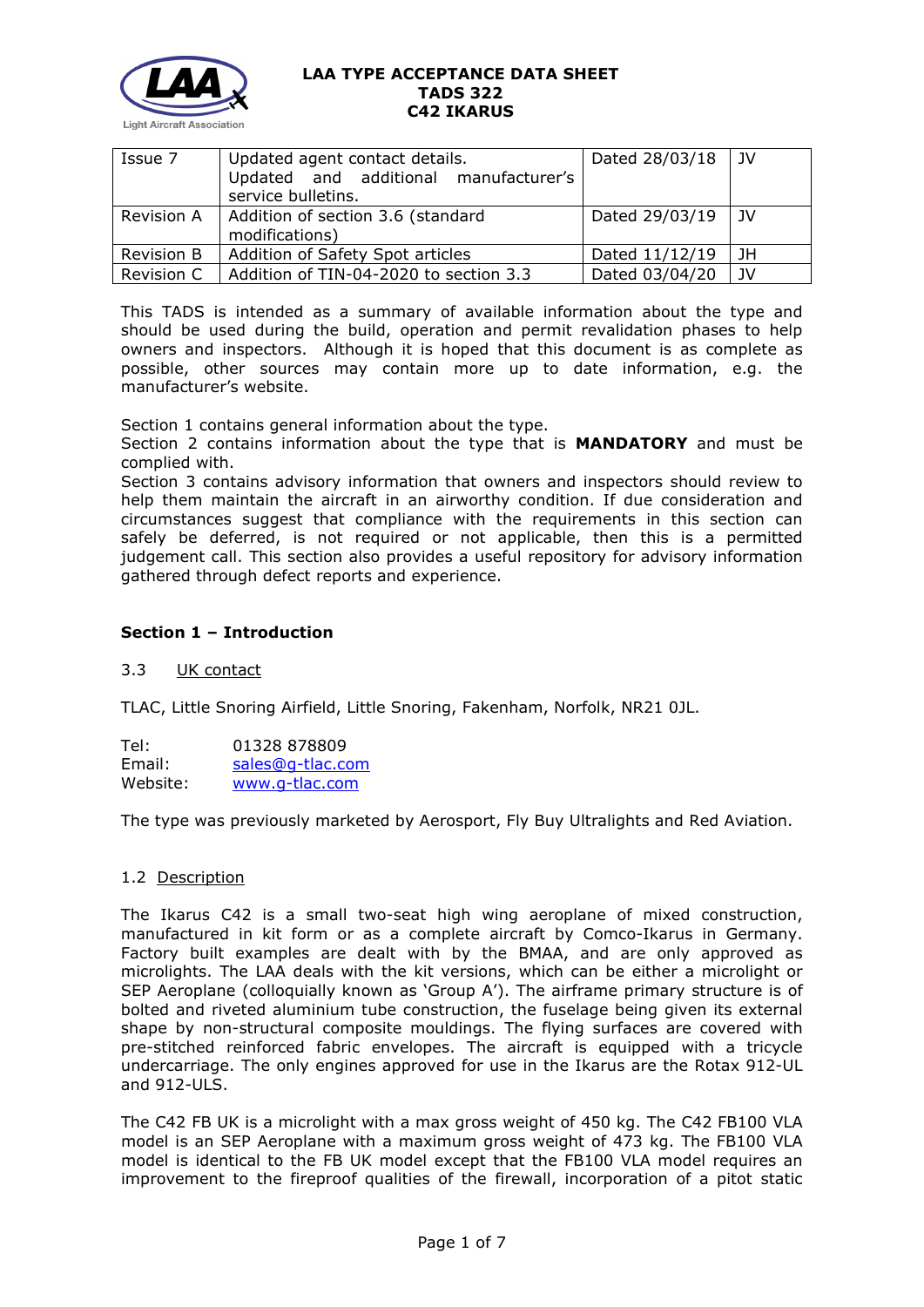

drain and the addition of a placard alongside the ASI which provides a chart of the ASI position errors.

The factory-built models are designated Ikarus C42 FB 80 and Ikarus C42 FB 100 (depending on engine fit) to distinguish them from the kit built variants.

Note that the only propeller(s) approved for an individual aircraft are those listed on the individual aircraft's Operating Limitations document or in the  $PTL/1$  (Propeller Type List) for the type.

# **Section 2 – Mandatory information for owners, operators and inspectors**

At all times, responsibility for the maintenance and airworthiness of an aircraft rests with the owner. Condition No 3 of a Permit to Fly requires that: *"the aircraft shall be maintained in an airworthy condition".* 

## 2.1 Fast Build Kit 51% Compliance

The technical leaflet TL.11 shows the contents of the accepted fast build kit. Note that it is essential that the major assemblies (wings, fuselage, etc) are supplied in component form requiring assembly by the builder, so that the inspector is able to inspect the separate components and so that the builder is tasked with assembling these major assemblies as part of the 51% rule 'major portion' requirements.

## 2.2 Build Manual

Assembly Manual – Ikarus C42.

## 2.3 Build Inspections

Build inspection schedule 42 (Ikarus C42 aircraft). Inspector approval codes A-A or A-M or K or (for microlight model) M. Inspector signing off final inspection also requires 'first flight' endorsement.

## 2.4 Flight Manual

C42 Owners' Manual OHB/C42/001. Supplement for Aircraft in the Group A Category.

## 2.5 Mandatory Permit Directives

Applicable specifically to this aircraft type:

| 2004-005 R1 | Elevator horn cracking                                  |
|-------------|---------------------------------------------------------|
| 2004-013    | Stub axle shock absorber attachment cracking            |
| 2007-007    | Fouling of rear fuselage composite fairing              |
| 2007-008    | Cracking of weld on wing root rib                       |
| 2016-004    | Fuselage - main fuselage tube - inspection for cracking |
| 2016-006    | Propeller - forward hub - inspection for cracking       |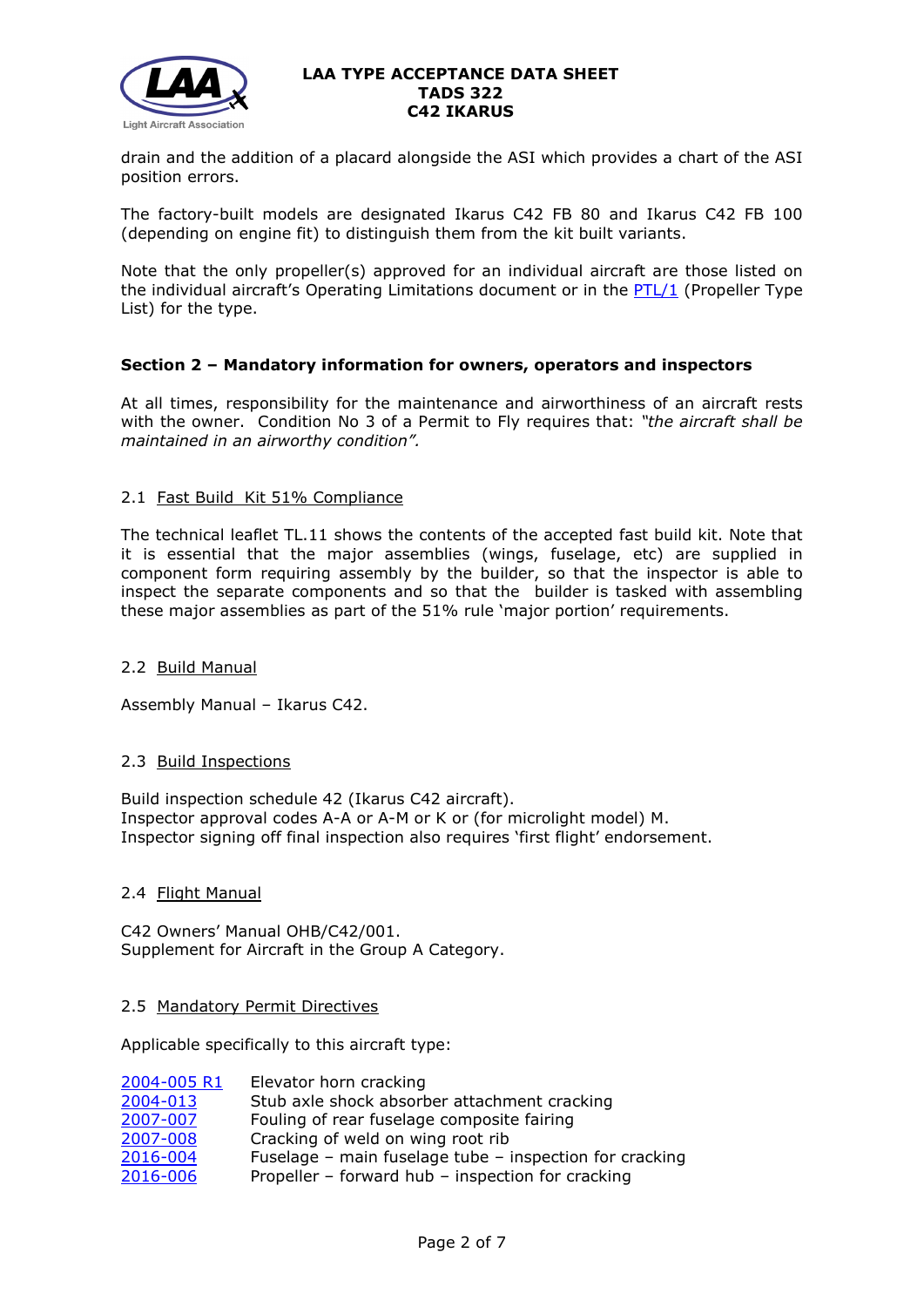

Also check the LAA website for MPDs that are non-type specific  $(TL2.22)$ .

# 2.6 LAA Required Modifications (including LAA issued AILs, SBs, etc)

A number of modifications are required to be incorporated in order for it to be able to be accepted in the UK by the LAA. These modifications were embodied by factory service bulletins 1-18 as below, and are mandatory for the issue of a Permit to Fly. The manufacturer has undertaken to supply each of the modifications above in all UKsupplied kits, but builders/owners must be careful to ensure that the actions required by these bulletins are embodied. Ikarus parts, assemblies or complete aircraft supplied other than through Red Aviation may not comply with the UK approved design standard.

On the FB100 VLA model, the addition of a pitot static system drain, improved firewall and additional placard regarding ASI position errors are mandatory. LAA mod 11097 refers.

2.7 Additional engine operating limitations to be placarded or shown by instrument markings

Notes:

- Refer to the engine manufacturer's latest documentation for the definitive parameter values and recommended instruments.
- Where an instrument is not fitted, the limit need not be displayed.

With Rotax 912-UL engine:

Maximum CHT: 150°C Max Coolant Temp: 120°C (with 50/50 Glycol/water coolant) Oil Temp Limits: 50°C to 140°C (Normal 90-110°C) Oil Pressure: 2-5 Bar Minimum Fuel Pressure: 0.15 bar

With Rotax 912-ULS engine:

Maximum CHT: 135°C Max Coolant Temp: 120°C (with 50/50 Glycol/water coolant) Oil Temp Limits: 50°C to 130°C (Normal 90-110°C) Oil Pressure: 2-5 Bar Minimum Fuel Pressure: 0.15 bar

# 2.8 Control surface deflections

| Ailerons     | Up: $20^{\circ}$ ±2°         |
|--------------|------------------------------|
|              | Down: 14° ±2°                |
| Elevators    | Up: 30° ±3°                  |
|              | Down: 20° ±3°                |
| Elevator tab | Up: $1-5^\circ$              |
|              | Down: 22-28°                 |
| Rudder       | Left: $32^\circ \pm 3^\circ$ |
|              | Right: 32° ±3°               |
|              | Down: TBD                    |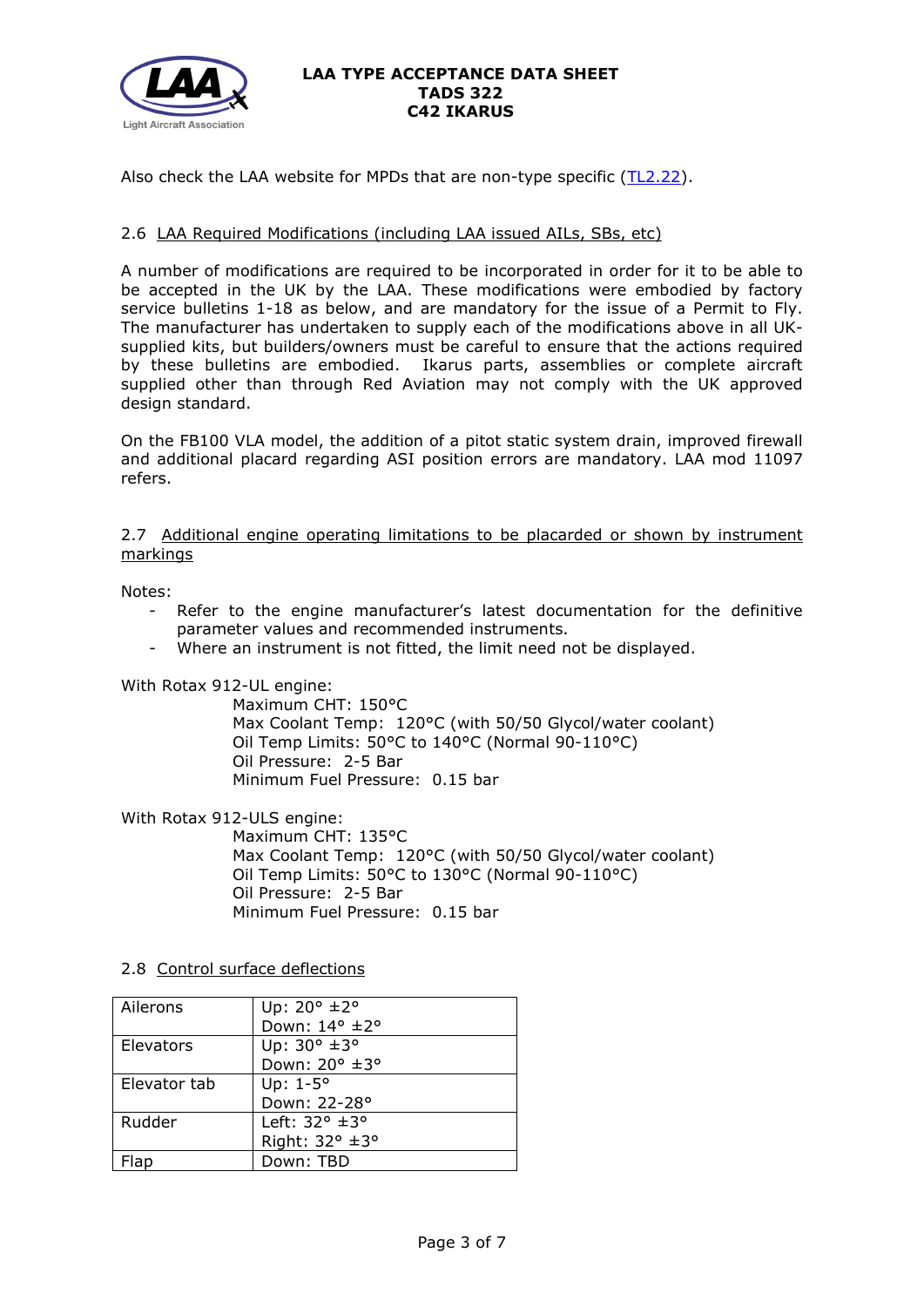

## 2.9 Operating Limitations and Placards

(Note that the wording on an individual aircraft's Operating Limitations document takes precedence, if different.)

- 1. Maximum number of occupants authorised to be carried: Two
- 2. The aircraft must be operated in compliance with the following operating limitations, which shall be displayed in the cockpit by means of placards or instrument markings:
	- 2.1 Aerobatic Limitations Aerobatic manoeuvres are prohibited. Intentional spinning is prohibited.
	- 2.2 Loading Limitations Maximum Total Weight Authorised: FB UK: 450 kg; VLA 100: 473 kg CG Range: 350 mm to 560 mm aft of datum. Datum Point is: leading edge of the wing at the root.
	- 2.3 Engine Limitations Maximum Engine RPM: 5800. Maximum continuous engine RPM: 5500 for Rotax 912-UL, 5300 for Rotax 912-ULS.
	- 2.4 Airspeed Limitations Maximum Indicated Airspeed ( $V_{NE}$ ): 139 mph Max Indicated Airspeed Flaps Extended: 72 mph
	- 2.5 Other Limitations The aircraft shall be flown by day and under Visual Flight Rules only. Smoking in the aircraft is prohibited.

Additional Placards:

"Occupant Warning – This Aircraft has not been Certificated to an International Requirement"

A fireproof identification plate must be fitted to fuselage, engraved or stamped with aircraft's registration letters.

Microlight models must be fitted with mandatory microlight weight placard per TL2.11

## 2.10 Maximum permitted empty weight

| Model                 | Engine        | Max empty weight |
|-----------------------|---------------|------------------|
| C <sub>42</sub> FB UK | Rotax 912-UL  | 268 kg           |
| C <sub>42</sub> FB UK | Rotax 912-ULS | 265 kg           |
| C42 FB100 VLA         | Rotax 912-ULS | 288 kg           |

Levelling datum: upper surface of tailplane level Moment arm of crew: 400mm aft of datum Moment arm of fuel: 950mm aft of datum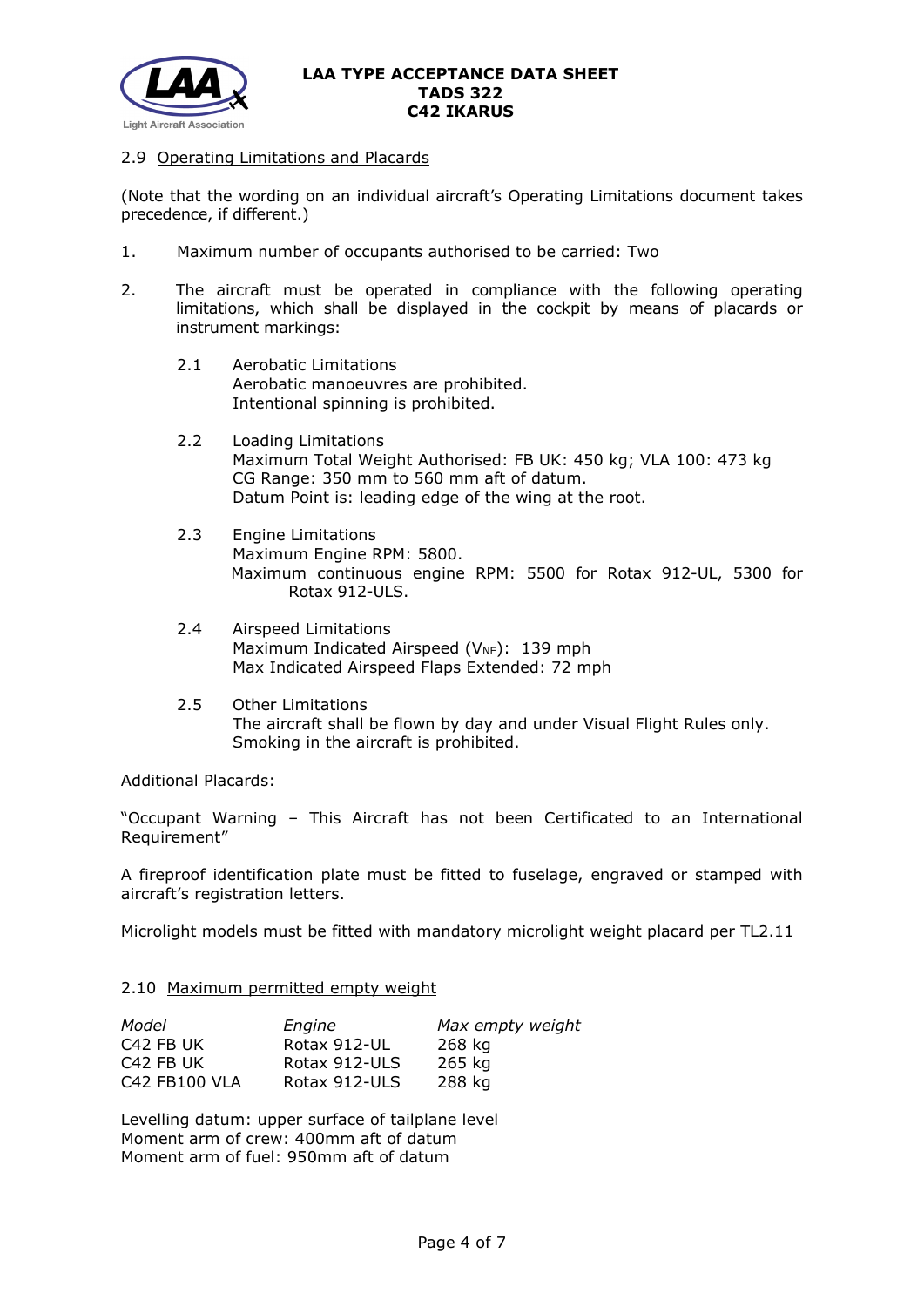

### **Section 3 – Advice to owners, operators and inspectors**

#### 3.1 Maintenance Manual

C42 Owner's Manual OHB/C42/001. For engine maintenance refer to Rotax maintenance schedule.

## 3.2 Standard Options

The listing below shows the factory options that have been accepted by the LAA.

- 1. 65 litre fuel tank
- 2. Second 50 litre fuel tank
- 3. Composite wing tips
- 4. Wing leading edge modification MDS/C42FBUK/034

#### 3.3 Manufacturer's Information (including Service Bulletins, Service Letters, etc)

In the absence of any over-riding LAA classification, inspections and modifications published by the manufacturer should be satisfied according to the recommendation of the manufacturer. It is the owner's responsibility to be aware of and supply such information to their Inspector.

Service bulletins 1-18 are considered mandatory by the LAA.

Bulletins are contained in a **compilation document** from the agent.

| Ref     | Issue        | Description                                    |
|---------|--------------|------------------------------------------------|
| $SB-1$  | $\mathbf{1}$ | Revised seat harness attachment points         |
| $SB-2$  | 1            | Clevis pins with split pins                    |
| $SB-3$  | $\mathbf 1$  | Drain holes in elevator                        |
| $SB-4$  | $\mathbf 1$  | Pitot static tube security                     |
| $SB-5$  | 1            | Revised fuel filter                            |
| $SB-6$  | $\mathbf{1}$ | <b>Exposed terminals</b>                       |
| SB-7    | 1            | Relay supports (sharp corners)                 |
| $SB-8$  | $\mathbf{1}$ | Rose joints binding                            |
| $SB-9$  | 1            | Jury strut clearance                           |
| SB-10   | 1            | Short bolts in critical areas                  |
| $SB-11$ | 2            | Vapour return system                           |
| $SB-12$ | 1            | Hinge bolt security                            |
| $SB-13$ | 2            | Rudder return springs                          |
| $SB-14$ | $\mathbf{1}$ | Incorrect screws in critical areas             |
| $SB-15$ | 1            | Electrical fuel pump check valve in bypass     |
| SB-16   | $\mathbf{1}$ | Elevator horn cracking - factory built         |
| $SB-17$ | 3            | Elevator horn cracking - kit built             |
| $SB-18$ | $\mathbf{1}$ | Stub axle cracking                             |
| $SB-19$ | 1            | Exhaust inspection around heater jacket        |
| $SB-20$ | 1            | Installation of CO <sub>2</sub> detector       |
| $SB-21$ | 1            | Seat support tube rotation                     |
| $SB-22$ | 1            | Incorrect length bolts fitted                  |
| $SB-23$ | 1            | Incorrect length bolts fitted to stub axle     |
| SB-24   | 1            | Bolts in rudder horn fouling on rear composite |
| SB-25   | 1            | Crack in weld on wing root rib                 |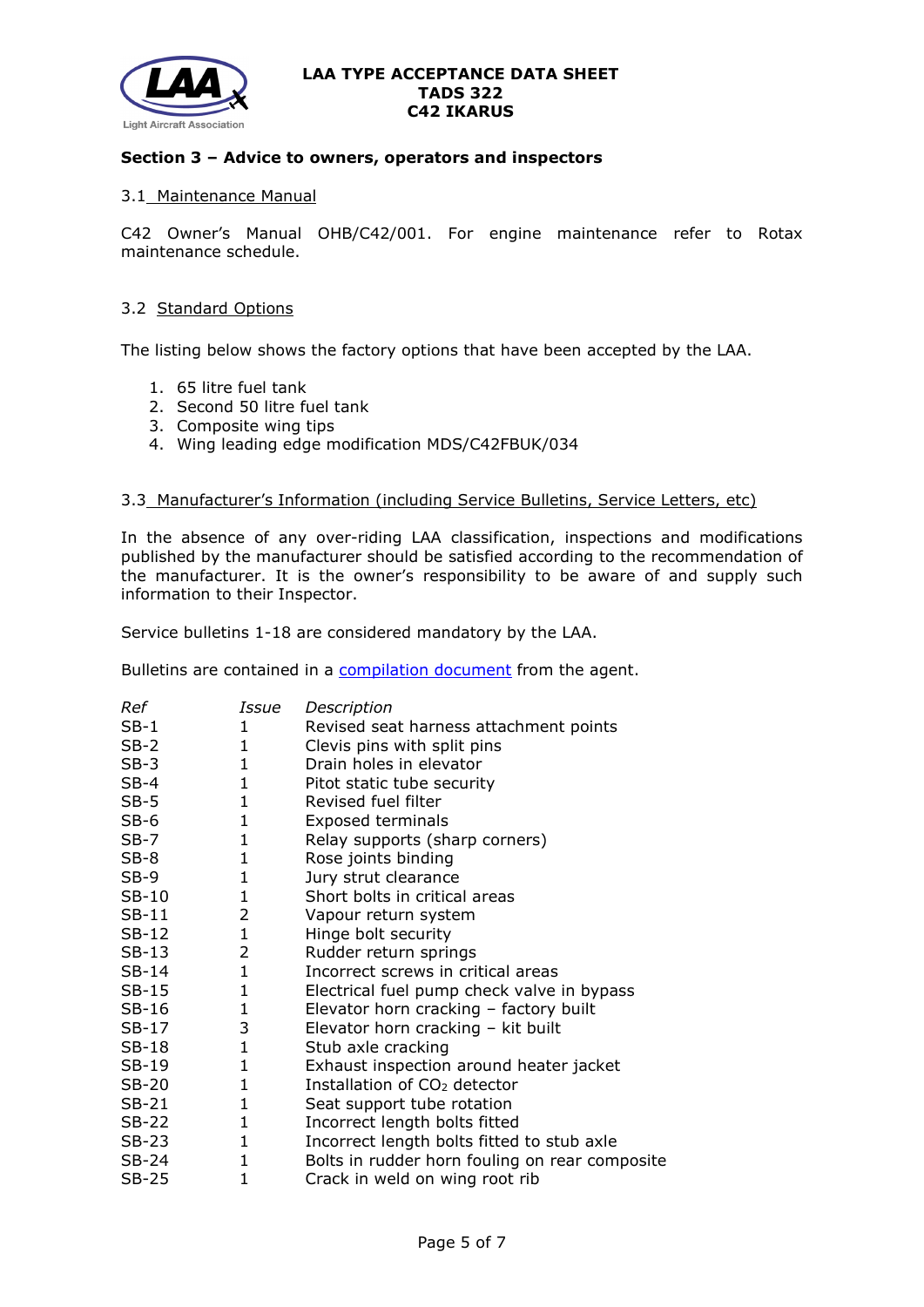

| SB-26   |   | Wing leading edge spar                                        |
|---------|---|---------------------------------------------------------------|
| SB-27   |   | Engine mount crack                                            |
| $SB-28$ | 2 | Throttle arm                                                  |
| $SB-29$ | 2 | Main fuselage tube (TIN-01-2018 rev 1)                        |
| SB-30   |   | Neuform propeller                                             |
| $SB-31$ | 2 | Cracking of A-strut (TIN-02-2018 rev 1)                       |
| $SB-33$ |   | Control surface corrosion and cracking $(TIN-04-2020$ rev 1), |
|         |   | see also LAA/AWA/20/05                                        |

## 3.4 Special Inspection Points

- Correct shank length of bolts. Metric bolts must be carefully chosen of correct length to ensure that the threaded portion doesn't bear on holes in components, using an additional washer if required to accommodate a longer bolt. Pay particular attention to checking that bolts are of correct length.
- Take care to avoid over-torquing the un-bushed bolts passing through the wing spar tubes, to avoid distorting the tubes out of round.
- It is essential that the hinge bolts for the movable control surfaces are locked in place with the correct thread-locking compound to prevent any possibility of the hinge bolts rotating through 90° and jamming the control.
- The throttle spring on the carburettors must be adjusted so that the system does not have a strong tendency to spring to 'full throttle' when the throttle knob is released, or require a strong pull to keep it in the closed position.
- Rotax 912 series installation checklist to be completed (apart from flight test section) as part of final inspections prior to applying for Permit to Fly.

## 3.5 Operational Issues

The following Safety Spot articles are relevant to C42 Ikarus aircraft

*Light Aviation* issue [April 2009](http://www.lightaircraftassociation.co.uk/Magazine/Apr%2009/safety_spot.pdf) *Engine frame cracks*

Engine frame mounts found with cracks suspected to be from nose heavy bounces on landings and tight bend radii of engine mounts.

*Light Aviation* issue [June 2010](http://www.lightaircraftassociation.co.uk/2010/Magazine/2010/June/SafetySpot_Jun.pdf) *Throttle cable linkage*

If right hand occupant pushes on the rearmost part of the right hand side panel with their foot then they could interfere with throttle linkage and cause the throttle to stick.

*Light Aviation* issue [December 2015](http://www.lightaircraftassociation.co.uk/2015/Magazine/Dec/safety_spot_dec.pdf) *Neuform propeller hub cracks*

Neuform propeller hub found with severe cracking. Important to tailor in spinner removal to inspect beneath.

## *Light Aviation* issue [August 2016](http://www.lightaircraftassociation.co.uk/2016/Magazine/August/safety_spot.pdf) *Fuselage boom cracks*

Large cracks found under fabric and foam coverings of fuselage boom, difficult to inspect area. Potential to cause structural failure.

## 3.6 Standard Modifications

The following Standard Modifications have been approved on the type. The Standard Modification leaflet associated with each modification (published on the website) must